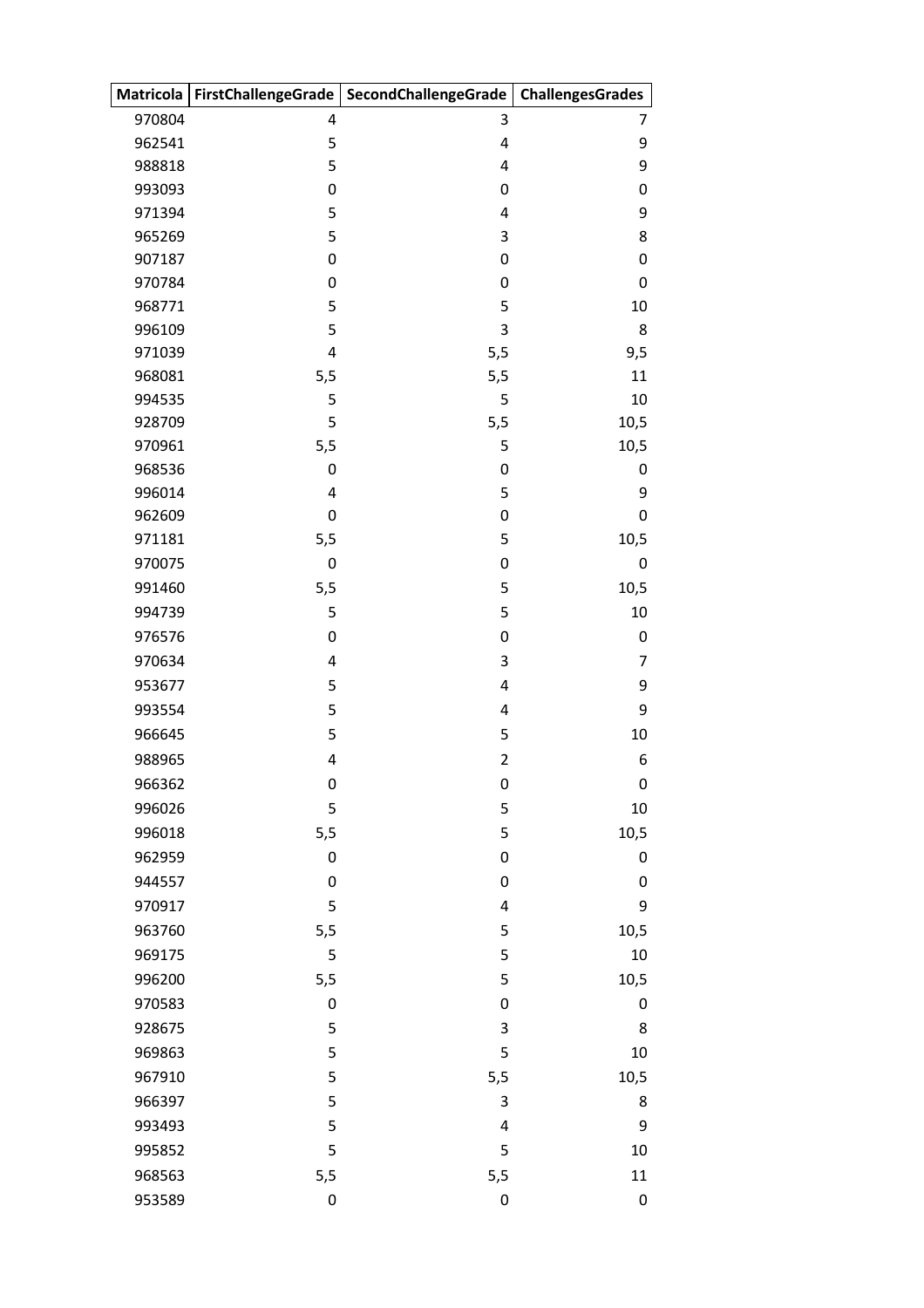| 990559 | 5                | 5                       | 10               |
|--------|------------------|-------------------------|------------------|
| 967632 | 5                | 5                       | 10               |
| 963771 | 5,5              | 5                       | 10,5             |
| 971393 | $\pmb{0}$        | $\boldsymbol{0}$        | 0                |
| 977267 | $\mathbf 0$      | $\mathbf 0$             | $\mathbf 0$      |
| 969639 | 5                | 5                       | 10               |
| 988931 | 5                | 5                       | 10               |
| 962646 | $\pmb{0}$        | $\boldsymbol{0}$        | $\boldsymbol{0}$ |
| 996456 | 5                | 3                       | 8                |
| 968362 | $\mathbf 0$      | $\boldsymbol{0}$        | $\boldsymbol{0}$ |
| 995404 | 5                | 4                       | 9                |
| 963083 | 5,5              | $\overline{4}$          | 9,5              |
| 951222 | $\pmb{0}$        | $\mathbf 0$             | $\boldsymbol{0}$ |
| 939781 | $\mathbf 0$      | $\mathbf 0$             | $\mathbf 0$      |
| 970627 | 4                | 5,5                     | 9,5              |
| 969353 | 5                | 5,5                     | 10,5             |
| 944918 | 5,5              | 5                       | 10,5             |
| 963651 | $\boldsymbol{0}$ | $\boldsymbol{0}$        | $\boldsymbol{0}$ |
| 974812 | 4                | 5,5                     | 9,5              |
| 976699 | $\pmb{0}$        | $\boldsymbol{0}$        | $\boldsymbol{0}$ |
| 953126 | 5                | $\overline{\mathbf{4}}$ | 9                |
| 991559 | 5                | 5                       | 10               |
| 969902 | 5,5              | 4                       | 9,5              |
| 968895 | 5,5              | 5                       | 10,5             |
| 891355 | $\mathbf 0$      | $\mathbf 0$             | $\boldsymbol{0}$ |
| 996183 | 5                | $\overline{\mathbf{4}}$ | 9                |
| 992371 | 5                | 5                       | 10               |
| 951672 | 5                | 5,5                     | 10,5             |
| 968811 | 5,5              | 4                       | 9,5              |
| 944220 | 5,5              | 5                       | 10,5             |
| 952025 | 5,5              | 5                       | 10,5             |
| 968820 | $\pmb{0}$        | $\boldsymbol{0}$        | $\boldsymbol{0}$ |
| 991043 | 5                | 5                       | 10               |
| 993309 | 5,5              | 5                       | 10,5             |
| 992715 | 5                | 5                       | 10               |
| 975837 | 5,5              | 5,5                     | 11               |
| 945626 | 0                | $\mathbf 0$             | $\mathbf 0$      |
| 992810 | 5                | 5,5                     | 10,5             |
| 991707 | 5,5              | 5                       | 10,5             |
| 995696 | 5,5              | 5                       | 10,5             |
| 969222 | 5                | 5,5                     | 10,5             |
| 991609 | 5,5              | 5                       | 10,5             |
| 964623 | 5,5              | 5                       | 10,5             |
| 995497 | 5                | 5                       | $10\,$           |
| 968914 | 5                | 5,5                     | 10,5             |
| 977772 | $\boldsymbol{0}$ | $\boldsymbol{0}$        | $\pmb{0}$        |
|        |                  |                         |                  |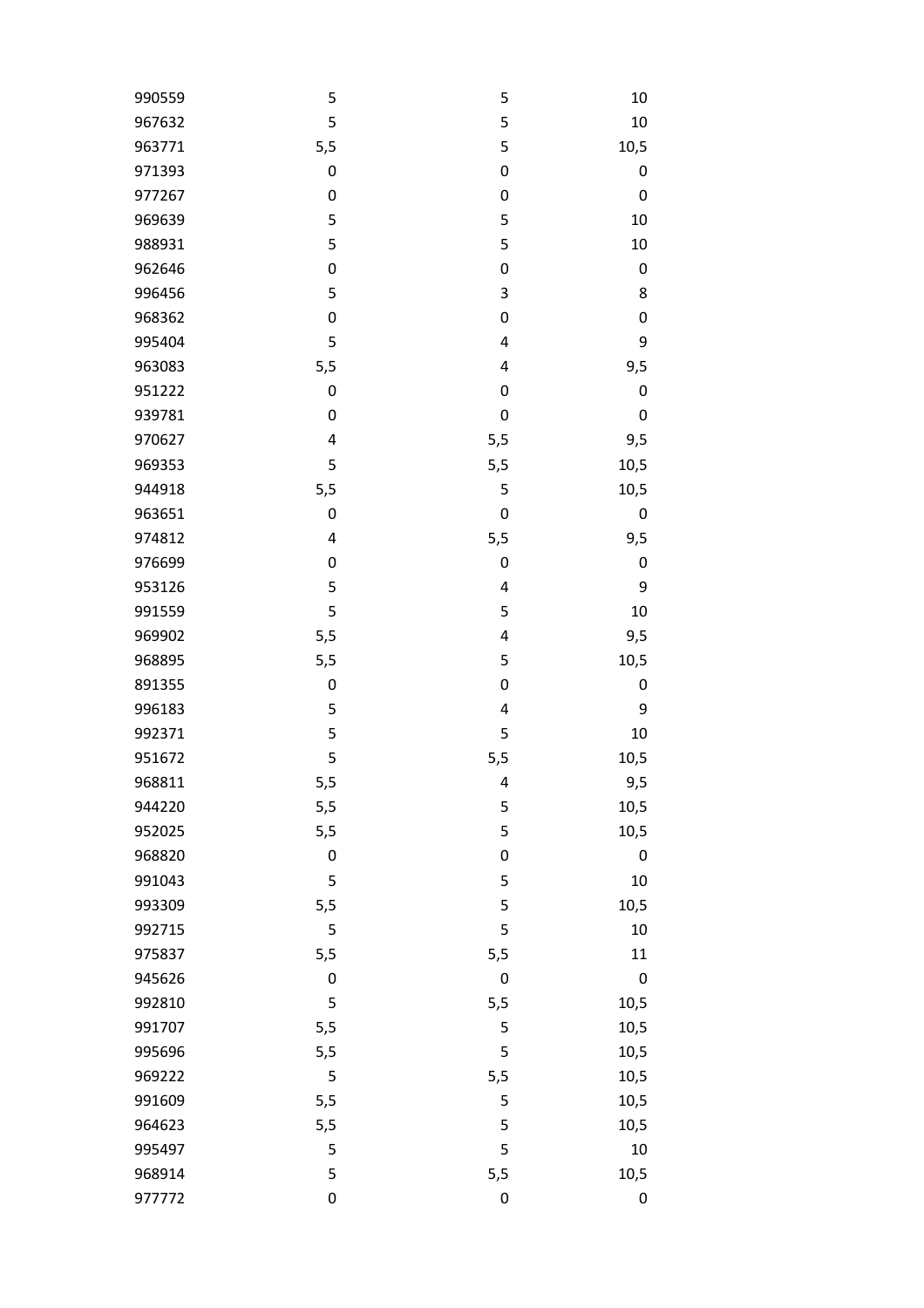| 953199 | 5,5         | 5,5              | 11               |
|--------|-------------|------------------|------------------|
| 969946 | 5           | 5                | 10               |
| 988156 | 5           | 5,5              | 10,5             |
| 995938 | 5           | 4                | 9                |
| 971168 | 5,5         | 5                | 10,5             |
| 967634 | 5           | 4                | 9                |
| 967299 | 5,5         | 5,5              | 11               |
| 964270 | 5           | 5,5              | 10,5             |
| 993727 | 5           | 5                | 10               |
| 969041 | 5,5         | 4                | 9,5              |
| 994172 | 5           | 5                | $10\,$           |
| 996120 | 5           | 3                | 8                |
| 945888 | $\mathbf 0$ | $\pmb{0}$        | $\pmb{0}$        |
| 989049 | 5           | 5                | 10               |
| 989066 | 4           | 4                | 8                |
| 988622 | 5           | 5,5              | 10,5             |
| 989117 | 5           | 4                | 9                |
| 970454 | 5,5         | 5,5              | 11               |
| 989084 | 4           | 4                | 8                |
| 944925 | 5,5         | 5                | 10,5             |
| 963818 | 5,5         | 5                | 10,5             |
| 928698 | 4           | 4                | 8                |
| 991132 | 5           | 5                | 10               |
| 910960 | $\mathbf 0$ | 0                | 0                |
| 963336 | $\mathbf 0$ | 0                | $\pmb{0}$        |
| 963826 | 5,5         | 5,5              | 11               |
| 971063 | 5,5         | 5,5              | 11               |
| 961762 | 5,5         | 5,5              | 11               |
| 959586 | 0           | $\boldsymbol{0}$ | 0                |
| 911465 | 5           | 5,5              | 10,5             |
| 996552 | 5           | 4                | 9                |
| 990457 | 5,5         | 5                | 10,5             |
| 970746 | $\mathbf 0$ | 0                | $\mathbf 0$      |
| 987776 | 5           | 5,5              | 10,5             |
| 991459 | 5,5         | 5                | 10,5             |
| 989251 | 5           | 4                | 9                |
| 990065 | 5           | 5,5              | 10,5             |
| 991932 | 5           | 5                | 10               |
| 994868 | 5,5         | 5,5              | 11               |
| 962865 | 5           | 4                | 9                |
| 967933 | 5           | 4                | 9                |
| 970219 | 5           | 4                | 9                |
| 966483 | 5           | 5                | 10               |
| 945788 | $\mathbf 0$ | 0                | 0                |
|        |             |                  |                  |
| 968978 | $\mathbf 0$ | $\boldsymbol{0}$ | $\boldsymbol{0}$ |
| 963706 | $\mathbf 0$ | 0                | 0                |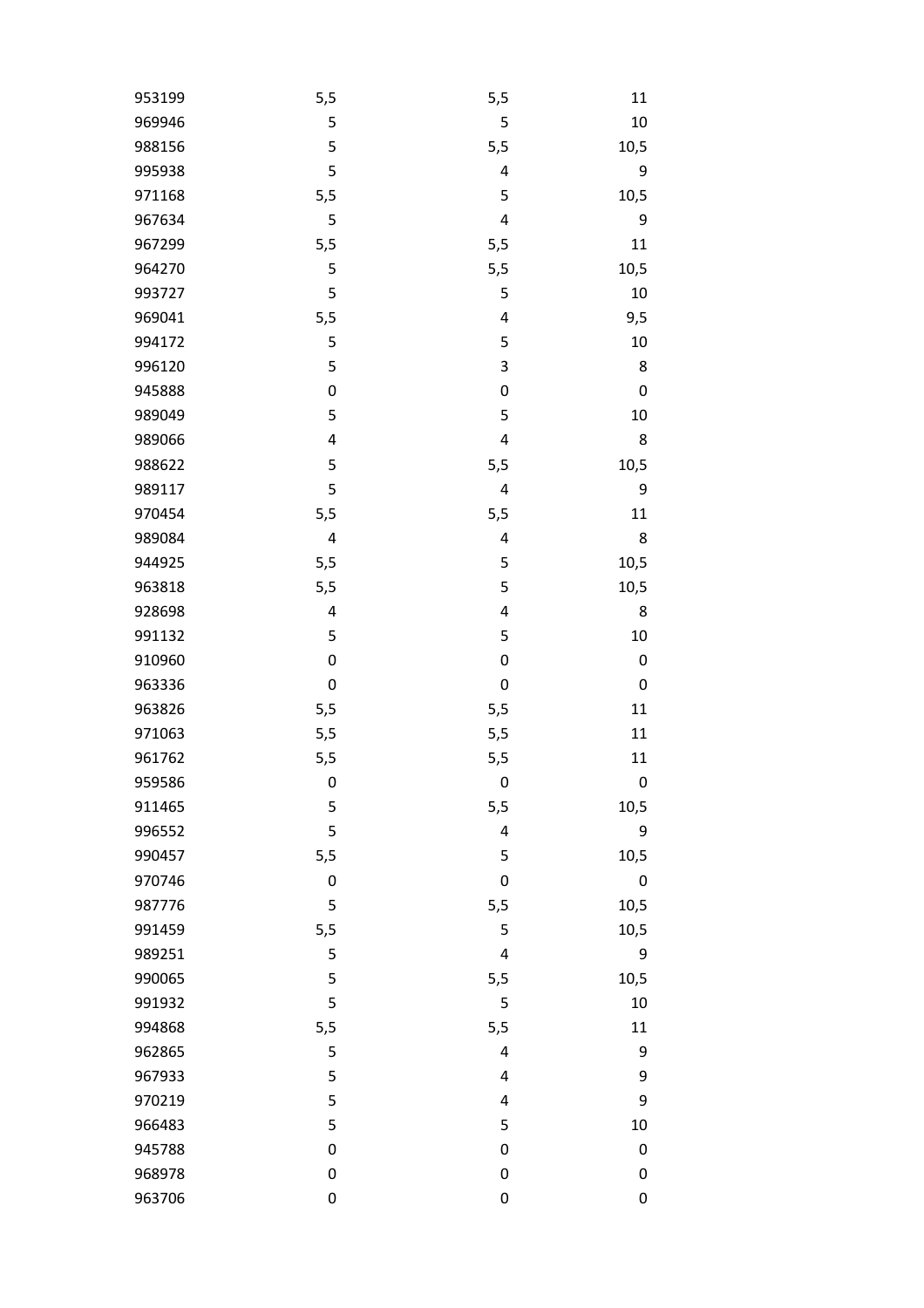| 970386 | 5                | 5,5              | 10,5             |
|--------|------------------|------------------|------------------|
| 989296 | 5,5              | 5,5              | 11               |
| 967525 | $\mathbf 0$      | $\boldsymbol{0}$ | $\mathbf 0$      |
| 964333 | 5,5              | 5                | 10,5             |
| 971580 | 5,5              | 5,5              | 11               |
| 966261 | 5                | 5                | 10               |
| 968104 | 5                | 5                | 10               |
| 891111 | 5,5              | 5                | 10,5             |
| 969102 | 5                | 5                | 10               |
| 968886 | $\boldsymbol{0}$ | $\mathbf 0$      | 0                |
| 976058 | 0                | $\boldsymbol{0}$ | 0                |
| 992906 | 5,5              | 5,5              | 11               |
| 970068 | 5,5              | 5,5              | 11               |
| 977364 | 5,5              | 4                | 9,5              |
| 993383 | 5                | 5                | 10               |
| 969362 | 5                | 4                | 9                |
| 967818 | 5,5              | 5                | 10,5             |
| 971419 | 5,5              | $\mathbf 0$      | 5,5              |
| 990000 | 4                | 5                | 9                |
| 971408 | 5,5              | 5,5              | 11               |
| 970377 | 5                | 5,5              | 10,5             |
| 977356 | 5,5              | 5,5              | 11               |
| 989371 | 5                | 5                | 10               |
| 997301 | $\boldsymbol{0}$ | $\boldsymbol{0}$ | 0                |
| 968576 | $\mathbf 0$      | $\boldsymbol{0}$ | 0                |
| 967599 | 5,5              | 5                | 10,5             |
| 993363 | 5                | 3                | 8                |
| 953582 | $\mathbf 0$      | $\mathbf 0$      | $\boldsymbol{0}$ |
| 968907 | 5                | 4                | 9                |
| 952764 | 5,5              | 5                | 10,5             |
| 968073 | 5                | 4                | 9                |
| 976358 | 5,5              | 5                | 10,5             |
| 911746 | 5                | 4                | 9                |
| 971045 | 5                | 4                | 9                |
| 976887 | 5                | 4                | 9                |
| 970351 | 5                | 4                | 9                |
| 967633 | $\mathbf 0$      | $\mathbf 0$      | $\boldsymbol{0}$ |
| 963468 | 5,5              | 5                | 10,5             |
| 952128 | 5,5              | 4                | 9,5              |
| 969571 | $\boldsymbol{0}$ | $\mathbf 0$      | 0                |
| 921007 | 5                | 3                | 8                |
| 928290 | 5                | 5                | 10               |
| 963901 | 0                | $\boldsymbol{0}$ | 0                |
| 928141 | 0                | $\mathbf 0$      | 0                |
|        |                  |                  |                  |
| 996324 | 5                | 3                | 8                |
| 964716 | 5,5              | 5,5              | 11               |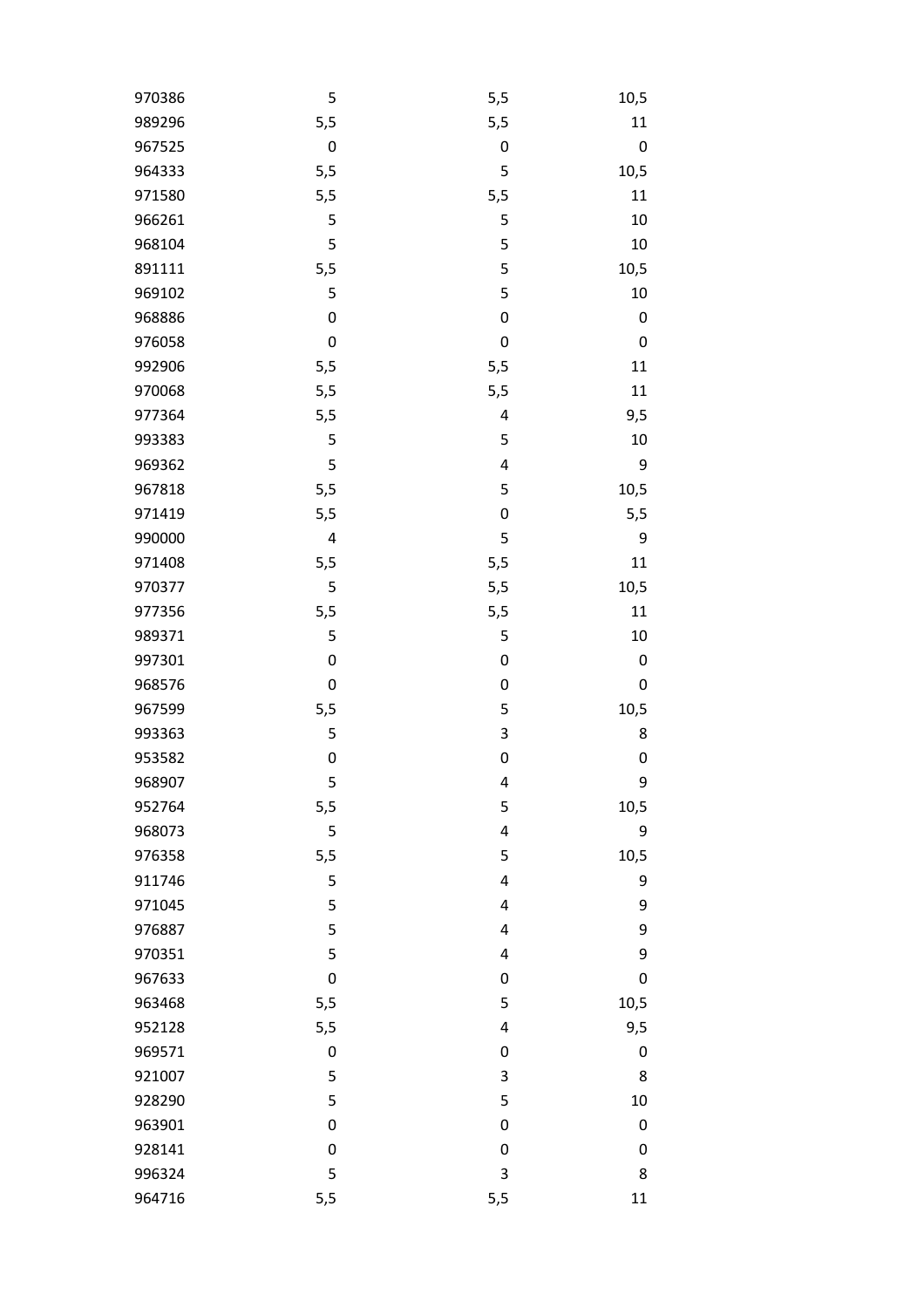| 968141 | 5                | 5                       | 10               |
|--------|------------------|-------------------------|------------------|
| 968385 | $\mathbf 0$      | $\boldsymbol{0}$        | $\pmb{0}$        |
| 989439 | 5,5              | 5,5                     | 11               |
| 968828 | 5,5              | 5,5                     | 11               |
| 964426 | $\pmb{0}$        | $\boldsymbol{0}$        | $\boldsymbol{0}$ |
| 964256 | 5                | 4                       | 9                |
| 964662 | 5                | 5                       | 10               |
| 989457 | 5                | $\overline{\mathbf{4}}$ | 9                |
| 976114 | 5                | $\overline{\mathbf{4}}$ | 9                |
| 962614 | 5,5              | 5                       | 10,5             |
| 968727 | 5                | 4                       | 9                |
| 968012 | 5                | 4                       | 9                |
| 968627 | $\pmb{0}$        | $\boldsymbol{0}$        | $\boldsymbol{0}$ |
| 975922 | 5,5              | 5                       | 10,5             |
| 969088 | 5                | 5                       | 10               |
| 971694 | 5,5              | 5                       | 10,5             |
| 951919 | 5,5              | 5                       | 10,5             |
| 941399 | $\boldsymbol{0}$ | $\boldsymbol{0}$        | 0                |
| 968679 | 5                | $\mathsf 3$             | 8                |
| 971498 | $\boldsymbol{0}$ | $\boldsymbol{0}$        | $\boldsymbol{0}$ |
| 970026 | $\pmb{0}$        | $\boldsymbol{0}$        | 0                |
| 965293 | 5                | 4                       | 9                |
| 976466 | 5                | 4                       | 9                |
| 890035 | $\mathbf{1}$     | $\boldsymbol{0}$        | $\mathbf{1}$     |
| 989638 | 5                | $\overline{\mathbf{4}}$ | 9                |
| 968609 | 5,5              | 5,5                     | 11               |
| 994832 | 5                | 4                       | 9                |
| 978412 | 5,5              | 5                       | 10,5             |
| 967486 | 0                | 0                       | $\Omega$         |
| 907929 | 0                | $\boldsymbol{0}$        | $\boldsymbol{0}$ |
| 951269 | $\boldsymbol{0}$ | $\boldsymbol{0}$        | $\pmb{0}$        |
| 989644 | 5,5              | 5                       | 10,5             |
| 976666 | 0                | $\mathbf 0$             | 0                |
| 939687 | $\boldsymbol{0}$ | $\mathbf 0$             | $\pmb{0}$        |
| 966590 | 5,5              | 5                       | 10,5             |
| 968395 | 5                | 5                       | 10               |
| 993276 | 5                | $\overline{\mathbf{4}}$ | 9                |
| 953246 | 0                | $\mathbf 0$             | 0                |
| 989510 | 5                | $\overline{\mathbf{4}}$ | 9                |
| 989518 | 5                | 4                       | 9                |
| 989648 | 5,5              | 5                       | 10,5             |
| 984695 | 5                | 4                       | 9                |
| 961975 | 5                | 4                       | 9                |
| 947236 | $\boldsymbol{0}$ | $\boldsymbol{0}$        | 0                |
| 969166 | $\pmb{0}$        | $\boldsymbol{0}$        | 0                |
| 968946 | 0                | $\boldsymbol{0}$        | 0                |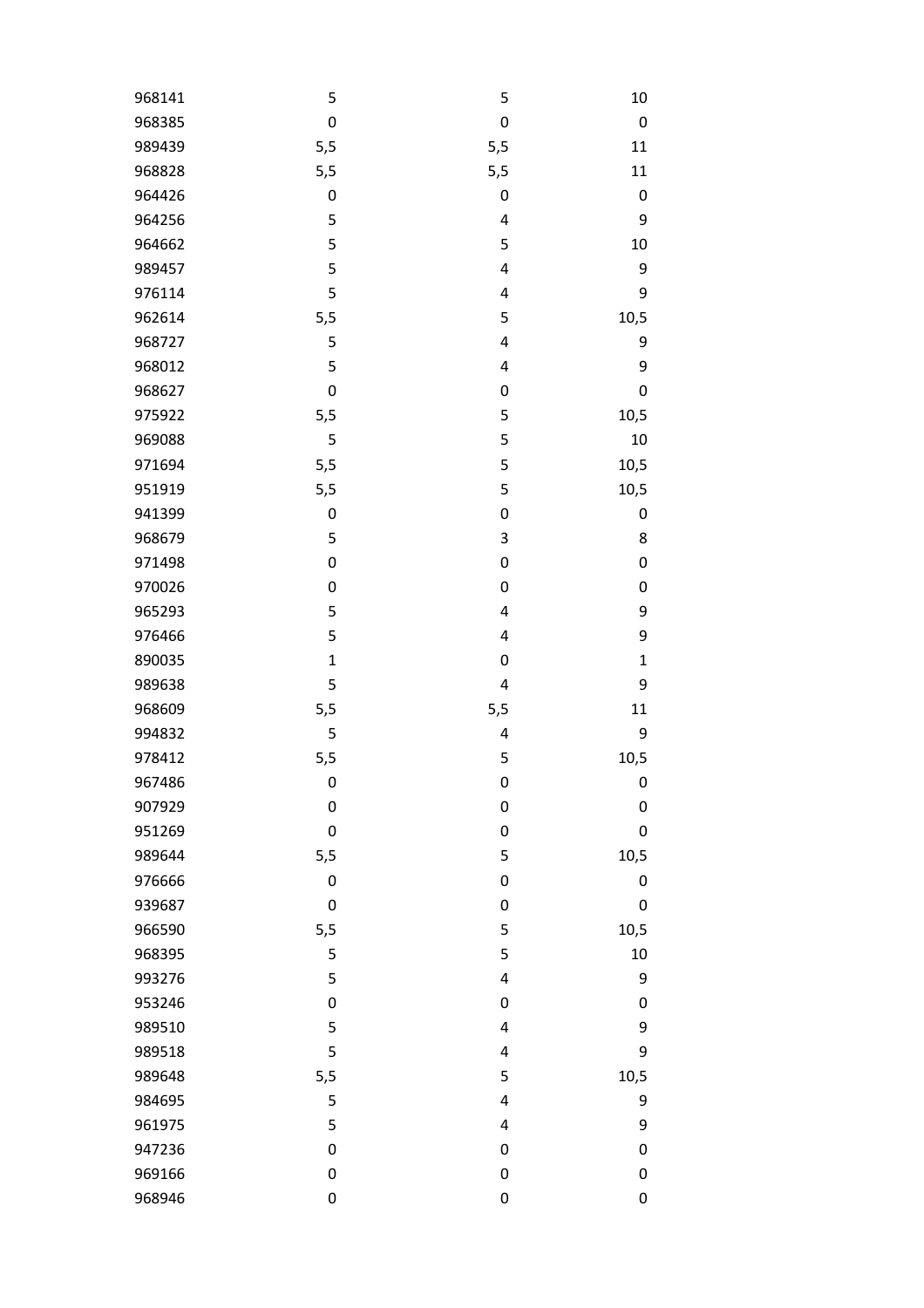| 946481 | 5                | 4                         | 9                |
|--------|------------------|---------------------------|------------------|
| 944936 | $\overline{c}$   | $\boldsymbol{0}$          | $\overline{2}$   |
| 971732 | 3                | $\boldsymbol{0}$          | $\mathsf 3$      |
| 988845 | $\boldsymbol{0}$ | 0                         | $\mathbf 0$      |
| 963500 | 5,5              | 5                         | 10,5             |
| 970187 | 0                | $\boldsymbol{0}$          | $\boldsymbol{0}$ |
| 970171 | $\mathbf 0$      | $\boldsymbol{0}$          | $\mathbf 0$      |
| 971017 | 5,5              | 5,5                       | 11               |
| 968880 | 4                | $\ensuremath{\mathsf{3}}$ | 7                |
| 976209 | $\mathbf 0$      | $\boldsymbol{0}$          | $\mathbf 0$      |
| 977945 | 5,5              | 5                         | 10,5             |
| 910780 | 5                | $\overline{\mathbf{c}}$   | 7                |
| 976593 | 5,5              | 5,5                       | 11               |
| 970291 | 5                | 3                         | 8                |
| 963744 | 5                | 3                         | 8                |
| 945292 | $\pmb{0}$        | $\boldsymbol{0}$          | $\pmb{0}$        |
| 971666 | 5                | 5                         | 10               |
| 968347 | 5                | $\overline{\mathbf{4}}$   | 9                |
| 970719 | 5,5              | 5,5                       | 11               |
| 962608 | 5                | $\overline{\mathbf{r}}$   | 9                |
| 970807 | 5                | $\mathsf 3$               | 8                |
| 965066 | 5                | 5                         | 10               |
| 964801 | 5,5              | 5,5                       | 11               |
| 995218 | 5,5              | 4                         | 9,5              |
| 994176 | 5                | $\mathsf 3$               | 8                |
| 994266 | 5                | 5                         | 10               |
| 971191 | 5                | $\overline{\mathbf{r}}$   | 9                |
| 970131 | 5                | 5                         | 10               |
| 962629 | 5,5              | 5,5                       | 11               |
| 975732 | $\mathbf 0$      | $\mathbf 0$               | $\boldsymbol{0}$ |
| 964081 | 5,5              | 5                         | 10,5             |
| 988835 | 5                | 5                         | 10               |
| 968330 | 5                | $\overline{\mathbf{4}}$   | 9                |
| 953435 | $\mathbf 0$      | $\pmb{0}$                 | $\mathbf 0$      |
| 993138 | 4                | $\boldsymbol{0}$          | $\overline{4}$   |
| 967054 | 5                | $\overline{\mathbf{4}}$   | 9                |
| 953633 | 5                | 5                         | 10               |
| 978049 | 5                | $\overline{\mathbf{4}}$   | 9                |
| 997189 | $\boldsymbol{0}$ | $\boldsymbol{0}$          | $\mathbf 0$      |
| 970060 | 5                | 3                         | 8                |
| 966467 | 5                | 4                         | 9                |
| 970864 | 5,5              | 5,5                       | 11               |
| 968327 | 5                | 5                         | 10               |
| 944754 | 5,5              | 5,5                       | 11               |
| 971212 | 5,5              | 5,5                       | 11               |
| 988855 | 4                | 3                         | 7                |
|        |                  |                           |                  |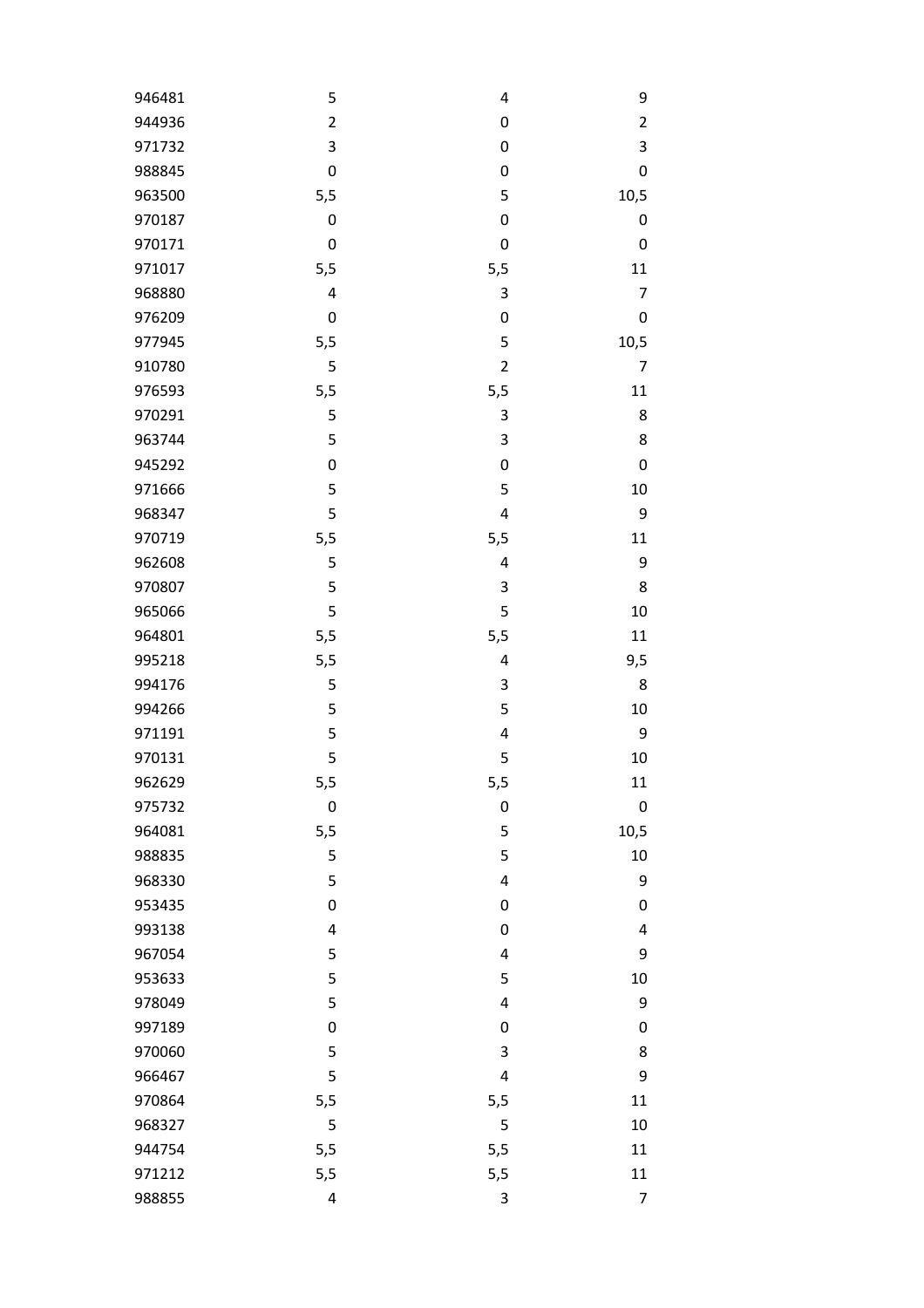| 988861 | 5                | 5                       | 10               |
|--------|------------------|-------------------------|------------------|
| 978262 | 5                | $\overline{c}$          | $\overline{7}$   |
| 906849 | 5                | 5                       | 10               |
| 995418 | 5                | 5                       | 10               |
| 996292 | 5                | 5                       | 10               |
| 968142 | $\mathbf 0$      | $\mathbf 0$             | $\mathbf 0$      |
| 975917 | 5,5              | 5,5                     | 11               |
| 969562 | 5,5              | 5                       | 10,5             |
| 994233 | 5                | 5                       | 10               |
| 966827 | 5                | $\overline{\mathbf{4}}$ | 9                |
| 996537 | 5                | $\overline{\mathbf{4}}$ | 9                |
| 995607 | 5,5              | 5                       | 10,5             |
| 977835 | 5                | 5                       | 10               |
| 962653 | $\pmb{4}$        | $\mathbf{1}$            | 5                |
| 965912 | 5                | 5,5                     | 10,5             |
| 994184 | 5                | $\mathsf 3$             | 8                |
| 994469 | $\boldsymbol{0}$ | 0                       | $\mathbf 0$      |
| 975066 | 5                | $\overline{\mathbf{4}}$ | 9                |
| 992385 | 5                | $\mathsf 3$             | 8                |
| 964125 | 5,5              | 5                       | 10,5             |
| 969170 | 5                | $\overline{\mathbf{4}}$ | 9                |
| 964262 | 5                | 4                       | 9                |
| 987769 | $\mathbf 0$      | $\boldsymbol{0}$        | $\mathbf 0$      |
| 994213 | 5                | 5                       | 10               |
| 970122 | 5                | 5,5                     | 10,5             |
| 963292 | 5                | 5                       | $10\,$           |
| 971586 | 5,5              | $\overline{\mathbf{r}}$ | 9,5              |
| 935803 | $\boldsymbol{0}$ | $\boldsymbol{0}$        | $\boldsymbol{0}$ |
| 970125 | 5                | 4                       | 9                |
| 975285 | 5                | 5                       | 10               |
| 985973 | 5                | 5                       | 10               |
| 995782 | 5                | 5                       | 10               |
| 970296 | 5                | $\overline{\mathbf{4}}$ | 9                |
| 967946 | 5                | 4                       | 9                |
| 976097 | 5,5              | 5,5                     | 11               |
| 920728 | $\boldsymbol{0}$ | $\boldsymbol{0}$        | $\mathbf 0$      |
| 996857 | $\mathbf 0$      | $\mathbf 0$             | $\mathbf 0$      |
| 962792 | 5,5              | 5,5                     | 11               |
| 963167 | $\boldsymbol{0}$ | $\boldsymbol{0}$        | $\boldsymbol{0}$ |
| 968694 | 5,5              | 4                       | 9,5              |
| 963319 | $\boldsymbol{0}$ | 0                       | $\mathbf 0$      |
| 969727 | 5                | $\overline{\mathbf{4}}$ | 9                |
| 968466 | 5                | 4                       | 9                |
| 953338 | 5                | 5                       | 10               |
| 953496 | 5                | 5                       | 10               |
| 948647 | 5,5              | 5                       | 10,5             |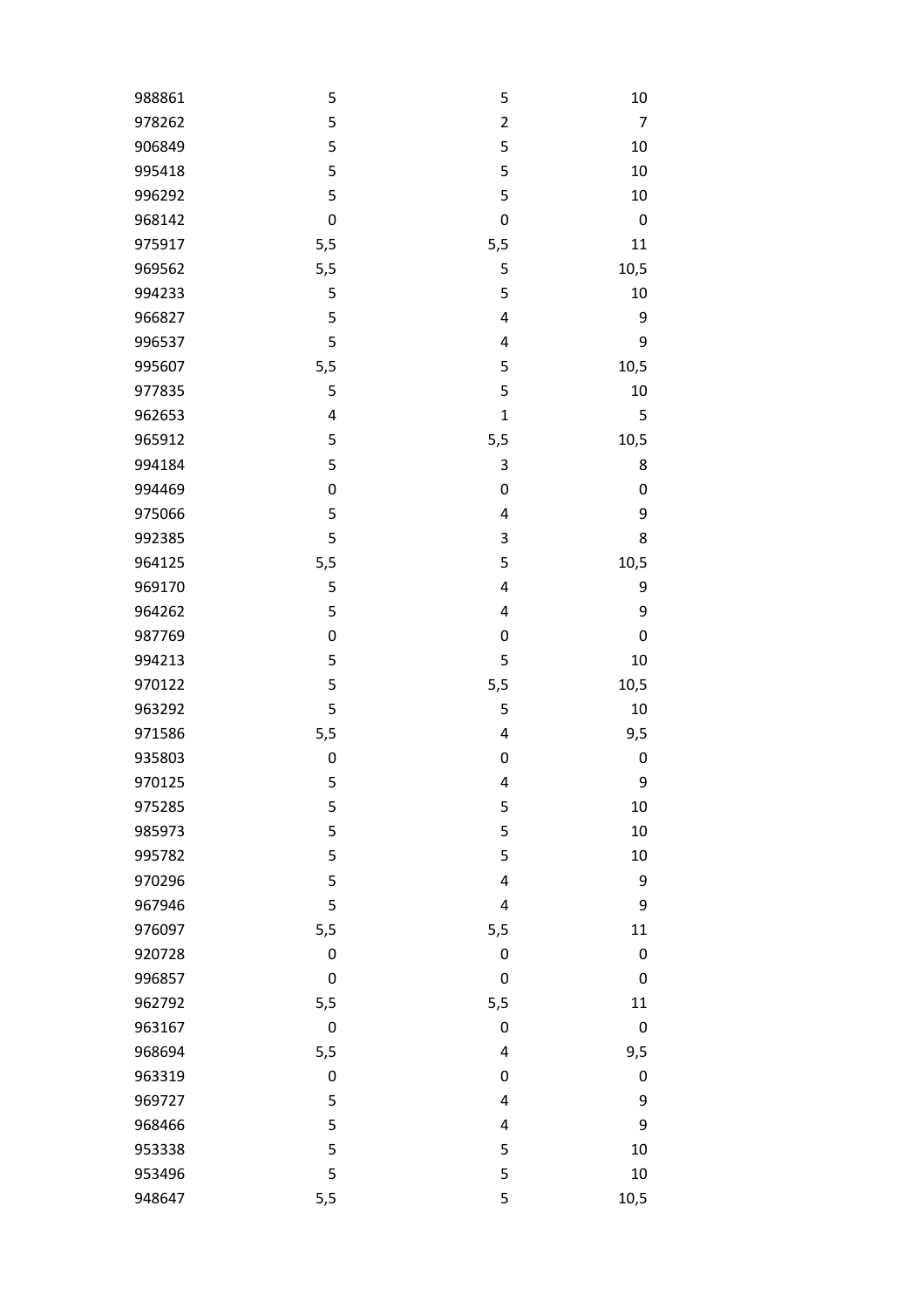| 952267 | 5                | 4                | 9         |
|--------|------------------|------------------|-----------|
| 976253 | 5                | 4                | 9         |
| 964531 | 5,5              | 5                | 10,5      |
| 994857 | 5                | 5                | 10        |
| 970485 | 5                | 5,5              | 10,5      |
| 964829 | 5                | 4                | 9         |
| 965013 | 5                | 4                | 9         |
| 976587 | 5                | 3                | 8         |
| 966387 | 5                | 5                | 10        |
| 965117 | 5,5              | 5,5              | 11        |
| 988949 | 5                | 5,5              | 10,5      |
| 966604 | 5                | 5                | 10        |
| 953477 | 5                | 5                | 10        |
| 965807 | 5,5              | 5                | 10,5      |
| 963781 | 3                | $\mathbf{1}$     | 4         |
| 968155 | $\pmb{0}$        | $\boldsymbol{0}$ | $\pmb{0}$ |
| 976074 | 5                | 5,5              | 10,5      |
| 975789 | 5,5              | 5                | 10,5      |
| 964387 | $\mathbf 0$      | $\boldsymbol{0}$ | 0         |
| 996790 | 5                | 3                | 8         |
| 994119 | $\boldsymbol{0}$ | $\boldsymbol{0}$ | 0         |
| 952800 | $\pmb{0}$        | $\boldsymbol{0}$ | 0         |
| 977556 | 5                | 4                | 9         |
| 996020 | 5                | 3                | 8         |
| 962635 | 5                | 3                | 8         |
| 912900 | $\pmb{0}$        | 0                | 0         |
| 969430 | $\mathbf 0$      | $\boldsymbol{0}$ | 0         |
| 967504 | 5,5              | 5,5              | 11        |
| 970113 | $\pmb{0}$        | $\pmb{0}$        | $\pmb{0}$ |
| 963293 | 5                | 5                | 10        |
| 965214 | 5                | 5                | 10        |
| 988996 | $\overline{4}$   | 3                | 7         |
| 968519 | 5,5              | 5,5              | 11        |
| 962672 | 5,5              | 5,5              | 11        |
| 969081 | 5                | 4                | 9         |
| 977959 | $\pmb{0}$        | $\boldsymbol{0}$ | $\pmb{0}$ |
| 953544 | 5                | 5                | 10        |
| 962586 | 5                | 3                | 8         |
| 970067 | $\boldsymbol{0}$ | $\mathbf 0$      | 0         |
| 952774 | 5,5              | 5                | 10,5      |
| 969550 | $\pmb{0}$        | $\boldsymbol{0}$ | 0         |
| 967861 | 5                | 4                | 9         |
| 994289 | 5                | 3                | 8         |
| 990542 | 5                |                  |           |
| 962588 |                  | 5,5              | 10,5      |
|        | 5                | 4                | 9         |
| 963792 | 3                | 0                | 3         |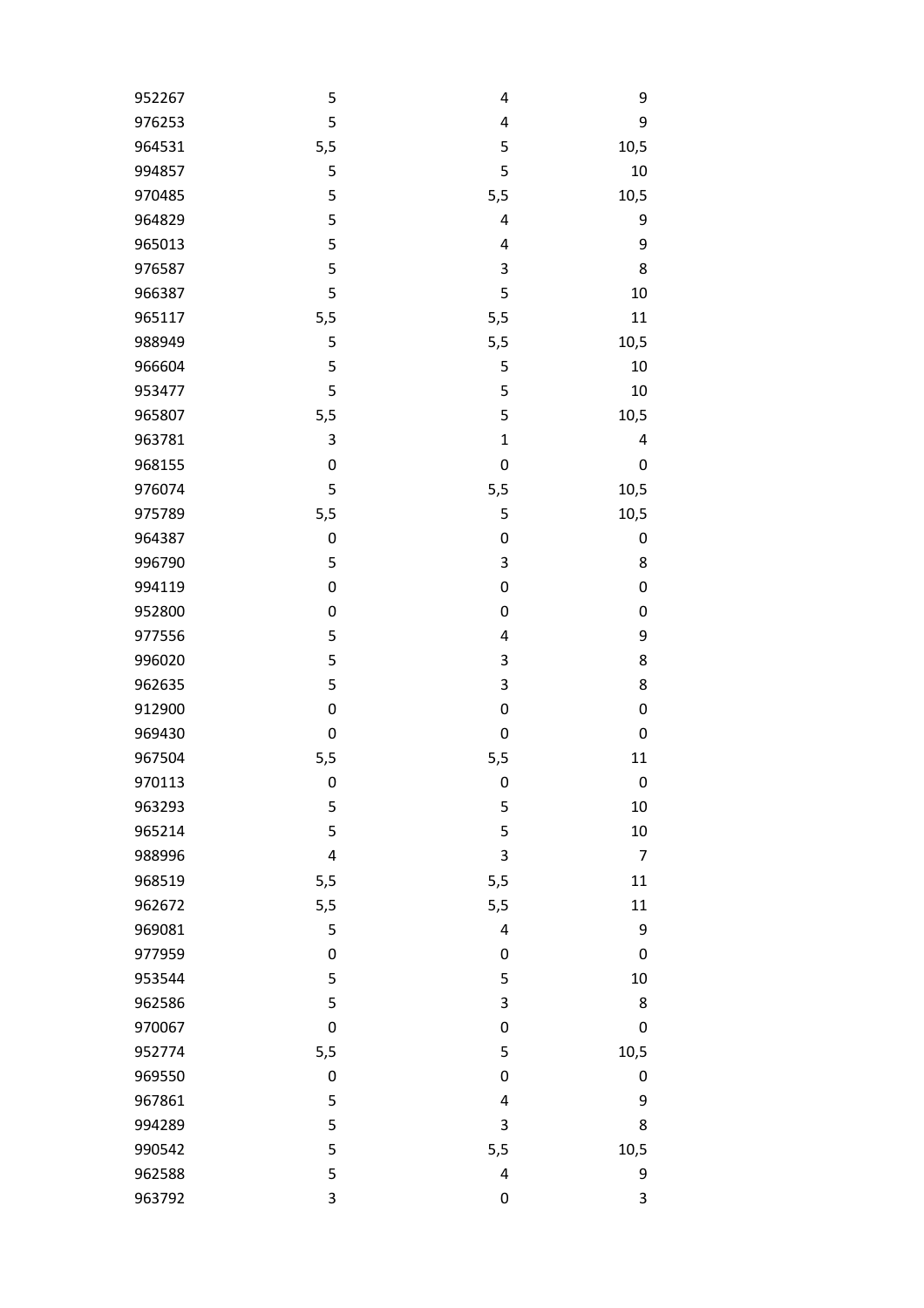| 953102 | 5                | 5                       | 10               |
|--------|------------------|-------------------------|------------------|
| 952394 | 5                | 5                       | 10               |
| 987054 | 5,5              | 5,5                     | 11               |
| 965126 | $\boldsymbol{0}$ | $\pmb{0}$               | $\boldsymbol{0}$ |
| 986809 | 5,5              | 5                       | 10,5             |
| 976470 | 4                | $\overline{\mathbf{4}}$ | 8                |
| 964940 | $\boldsymbol{0}$ | $\boldsymbol{0}$        | $\boldsymbol{0}$ |
| 968402 | 5                | $\overline{\mathbf{r}}$ | 9                |
| 989054 | 5                | 5                       | 10               |
| 996283 | $\boldsymbol{0}$ | $\boldsymbol{0}$        | $\mathbf 0$      |
| 965135 | $\mathbf 0$      | $\boldsymbol{0}$        | $\mathbf 0$      |
| 975437 | 5                | 5                       | 10               |
| 971196 | 5                | $\overline{\mathbf{c}}$ | 7                |
| 989081 | 5                | $\mathsf 3$             | 8                |
| 946088 | $\mathbf 0$      | $\boldsymbol{0}$        | $\boldsymbol{0}$ |
| 964414 | $\boldsymbol{0}$ | $\boldsymbol{0}$        | $\mathbf 0$      |
| 966763 | 5                | 5                       | 10               |
| 963799 | 3                | $\overline{\mathbf{c}}$ | 5                |
| 995728 | 5                | 5                       | 10               |
| 942232 | 5                | $\overline{\mathbf{r}}$ | 9                |
| 989086 | 4                | 3                       | 7                |
| 960704 | 5                | $\overline{\mathbf{4}}$ | 9                |
| 989129 | $\pmb{4}$        | $\mathsf 3$             | 7                |
| 962675 | 5                | 5                       | 10               |
| 974307 | $\boldsymbol{0}$ | $\boldsymbol{0}$        | $\mathbf 0$      |
| 969549 | 5                | 5,5                     | 10,5             |
| 977180 | 5                | 5,5                     | 10,5             |
| 952953 | $\mathbf 0$      | $\pmb{0}$               | $\boldsymbol{0}$ |
| 970117 | 5                | 4                       | 9                |
| 995822 | 5                | $\mathsf 3$             | 8                |
| 989135 | 5                | 5,5                     | 10,5             |
| 992288 | $\boldsymbol{0}$ | $\boldsymbol{0}$        | 0                |
| 936637 | 3                | $\boldsymbol{0}$        | 3                |
| 994232 | 5,5              | $\overline{\mathbf{4}}$ | 9,5              |
| 969415 | $\pmb{0}$        | $\boldsymbol{0}$        | $\mathbf 0$      |
| 965286 | 5                | $\mathsf 3$             | 8                |
| 920012 | $\mathbf 0$      | $\boldsymbol{0}$        | $\mathbf 0$      |
| 964145 | 5,5              | 5                       | 10,5             |
| 965143 | 5,5              | 5                       | 10,5             |
| 989213 | 5                | 3                       | 8                |
| 990034 | 5,5              | $\overline{\mathbf{4}}$ | 9,5              |
| 963406 | 5,5              | 5,5                     | 11               |
| 968435 | 5,5              | 5                       | 10,5             |
| 976806 | 5                | $\overline{\mathbf{4}}$ | 9                |
| 970590 | $\boldsymbol{0}$ | $\pmb{0}$               | $\mathbf 0$      |
| 969949 | 5                | 5                       | 10               |
|        |                  |                         |                  |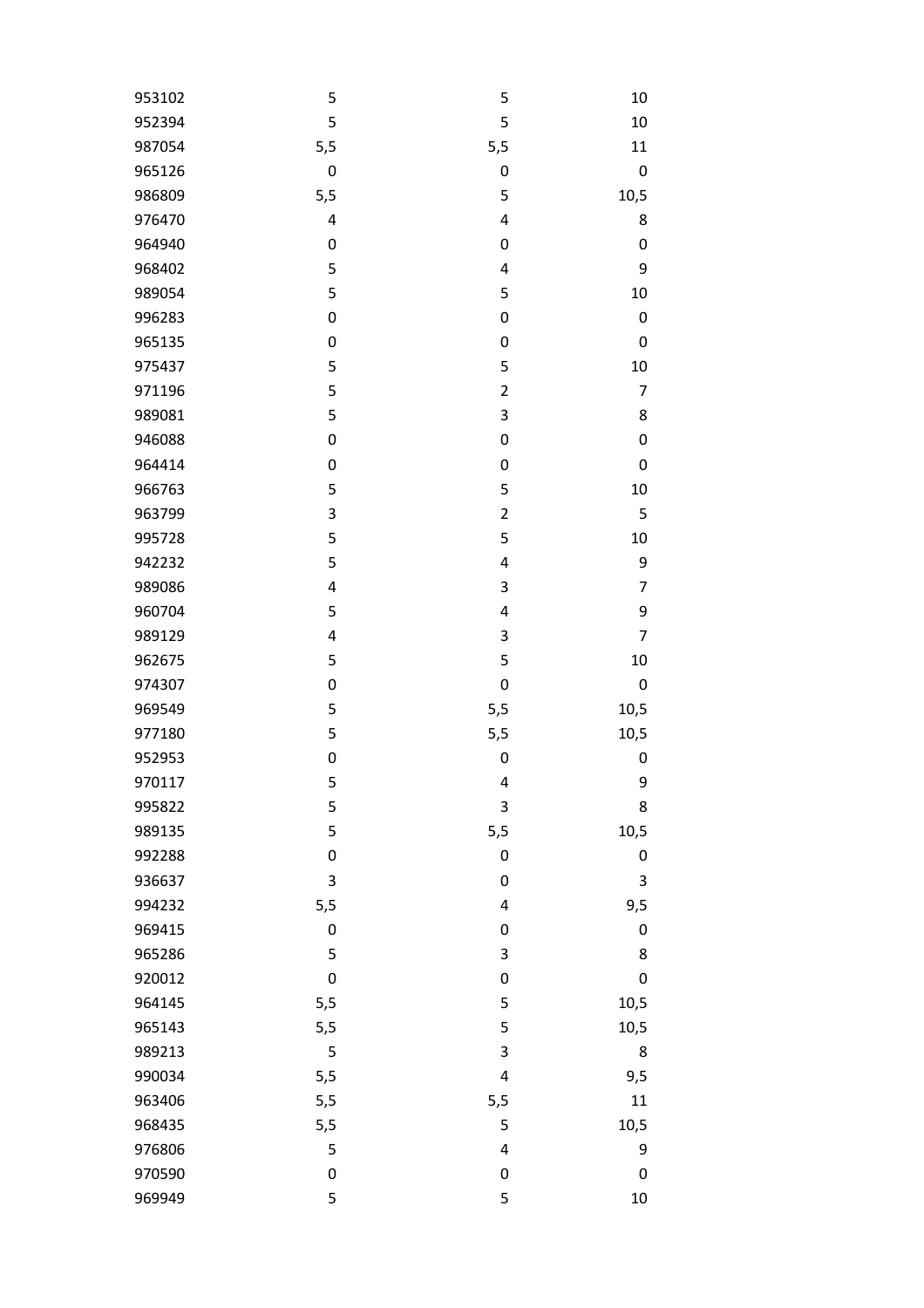| 989228 | 5                | 5                       | 10             |
|--------|------------------|-------------------------|----------------|
| 965169 | $\boldsymbol{0}$ | $\boldsymbol{0}$        | $\pmb{0}$      |
| 968969 | $\mathbf 0$      | $\boldsymbol{0}$        | 0              |
| 969168 | $\pmb{0}$        | $\boldsymbol{0}$        | 0              |
| 996345 | 5                | 4                       | 9              |
| 989950 | $\mathbf 0$      | $\boldsymbol{0}$        | 0              |
| 928557 | 5,5              | 5                       | 10,5           |
| 947013 | 5                | 5                       | 10             |
| 994492 | 5                | 5                       | 10             |
| 970865 | 5                | 4                       | 9              |
| 989254 | $\overline{4}$   | 4                       | 8              |
| 970581 | 5                | 5,5                     | 10,5           |
| 944914 | 5                | 4                       | 9              |
| 989265 | 5                | 5,5                     | 10,5           |
| 962679 | 5                | 5                       | 10             |
| 964226 | 5,5              | 4                       | 9,5            |
| 977915 | 5,5              | 5,5                     | 11             |
| 977765 | 5                | 5                       | 10             |
| 968628 | 5,5              | 5                       | 10,5           |
| 976285 | 5                | 5                       | 10             |
| 994226 | 5,5              | 4                       | 9,5            |
| 978051 | 5                | 3                       | 8              |
| 986064 | 5,5              | 5                       | 10,5           |
| 968869 | 5                | 4                       | 9              |
| 968265 | $\pmb{0}$        | $\boldsymbol{0}$        | 0              |
| 968176 | $\mathbf 0$      | $\boldsymbol{0}$        | 0              |
| 996143 | 5                | 4                       | 9              |
| 996233 | 5,5              | 4                       | 9,5            |
| 989294 | 5                | 3                       | 8              |
| 977947 | 3                | 3                       | 6              |
| 967058 | 5                | 5                       | 10             |
| 970124 | 5                | 5                       | 10             |
| 952541 | 5                | 3                       | 8              |
| 970133 | 5                | 5                       | 10             |
| 962348 | 5                | 3                       | 8              |
| 970801 | 5                | 5                       | 10             |
| 943905 | 4                | 3                       | $\overline{7}$ |
| 962606 | 5                | 5                       | 10             |
| 971412 | $\boldsymbol{0}$ | $\mathbf 0$             | 0              |
| 988711 | $\pmb{0}$        | $\boldsymbol{0}$        | 0              |
| 996052 | 5                | 4                       | 9              |
| 988729 | 5                | 5                       | 10             |
| 947440 | 3                | $\mathbf 1$             | 4              |
| 943131 | $\pmb{0}$        | $\boldsymbol{0}$        | 0              |
| 975144 | 5                | 4                       | 9              |
|        |                  |                         | 7              |
| 970107 | 5                | $\overline{\mathbf{c}}$ |                |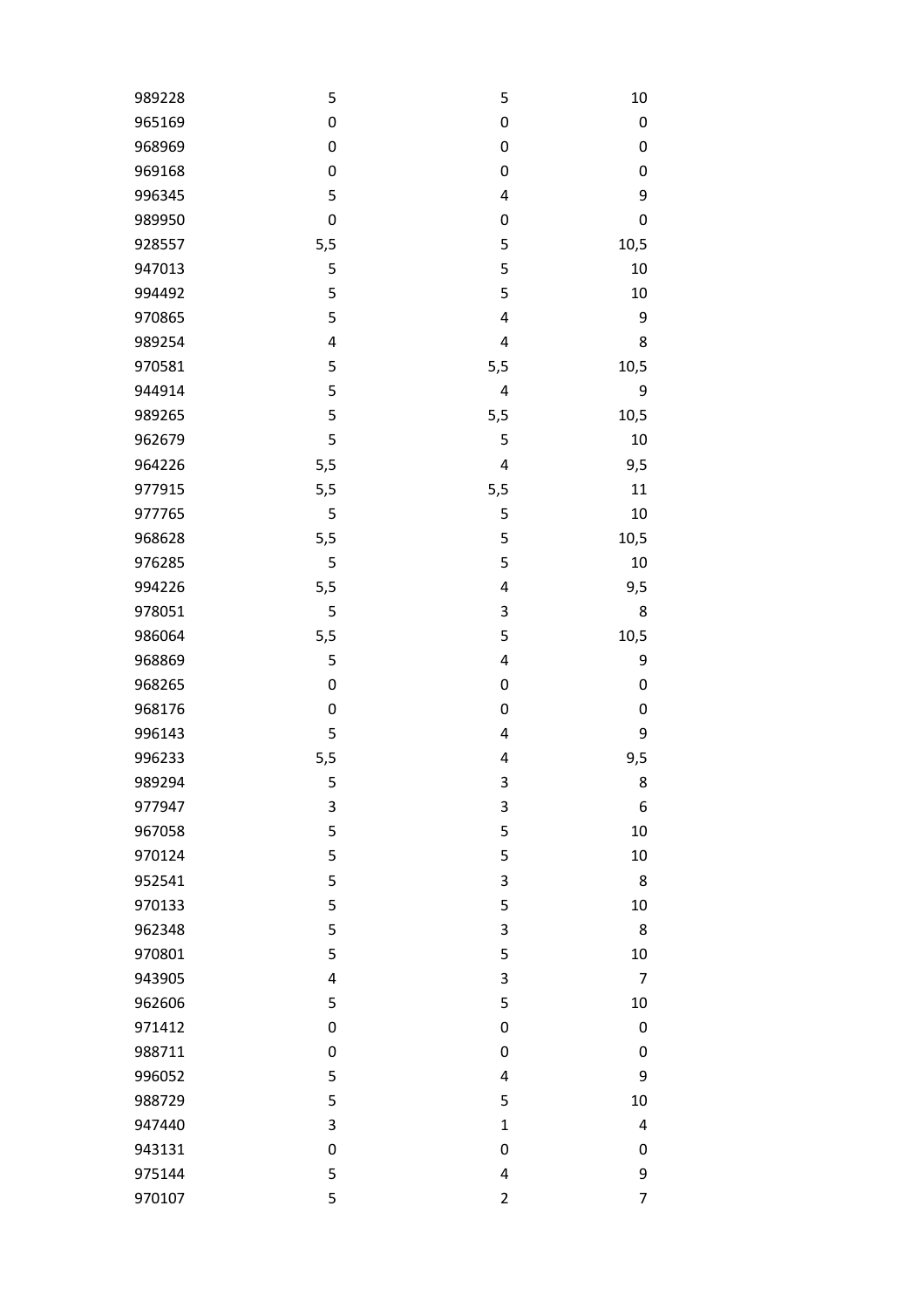| 897472 | 4                | 4                       | 8                |
|--------|------------------|-------------------------|------------------|
| 910794 | 5                | $\overline{2}$          | 7                |
| 953234 | 5                | 5                       | 10               |
| 970876 | 5,5              | 5                       | 10,5             |
| 969906 | 5,5              | 5                       | 10,5             |
| 974759 | 5,5              | $\overline{\mathbf{4}}$ | 9,5              |
| 963897 | 5                | 4                       | 9                |
| 995436 | 5,5              | 4                       | 9,5              |
| 977450 | 3                | 3                       | 6                |
| 977625 | $\boldsymbol{0}$ | $\boldsymbol{0}$        | 0                |
| 976676 | 3                | $\mathbf{2}$            | 5                |
| 970301 | $\boldsymbol{0}$ | $\pmb{0}$               | $\pmb{0}$        |
| 976376 | 5                | 4                       | 9                |
| 996029 | 5                | 5                       | 10               |
| 969598 | 5                | 5,5                     | 10,5             |
| 953584 | 5                | 4                       | 9                |
| 967915 | 5                | 5,5                     | 10,5             |
| 965146 | 5                | 5,5                     | 10,5             |
| 965568 | 5                | 5,5                     | 10,5             |
| 940103 | 0                | $\boldsymbol{0}$        | 0                |
| 968534 | 5                | 5,5                     | 10,5             |
| 969372 | $\boldsymbol{0}$ | $\pmb{0}$               | $\boldsymbol{0}$ |
| 969067 | 5                | 3                       | 8                |
| 964029 | 5                | 5                       | 10               |
| 991191 | 5,5              | 5                       | 10,5             |
| 964046 | 5,5              | 5,5                     | 11               |
| 977230 | 5                | 4                       | 9                |
| 994170 | 5                | 5                       | 10               |
| 970596 | 5                | 3                       | 8                |
| 970472 | 0                | $\mathbf 0$             | $\boldsymbol{0}$ |
| 962748 | $\boldsymbol{0}$ | $\boldsymbol{0}$        | $\mathbf 0$      |
| 975970 | 5                | $\overline{\mathbf{4}}$ | 9                |
| 971223 | 5                | 5                       | 10               |
| 963502 | 5                | 5,5                     | 10,5             |
| 989619 | 5                | 3                       | 8                |
| 977213 | 5                | 4                       | 9                |
| 968076 | $\boldsymbol{0}$ | $\boldsymbol{0}$        | $\mathbf 0$      |
| 994174 | 5                | 5                       | 10               |
| 963429 | 5                | 4                       | 9                |
| 940527 | 5,5              | 5                       | 10,5             |
| 971083 | 5                | 5,5                     | 10,5             |
| 990435 | $\boldsymbol{0}$ | $\boldsymbol{0}$        | $\boldsymbol{0}$ |
| 970929 | 5,5              | 5,5                     | 11               |
| 968510 | 5,5              | 5,5                     | 11               |
| 989390 | 5                | $\overline{\mathbf{4}}$ | 9                |
| 977548 | $\boldsymbol{0}$ | $\pmb{0}$               | 0                |
|        |                  |                         |                  |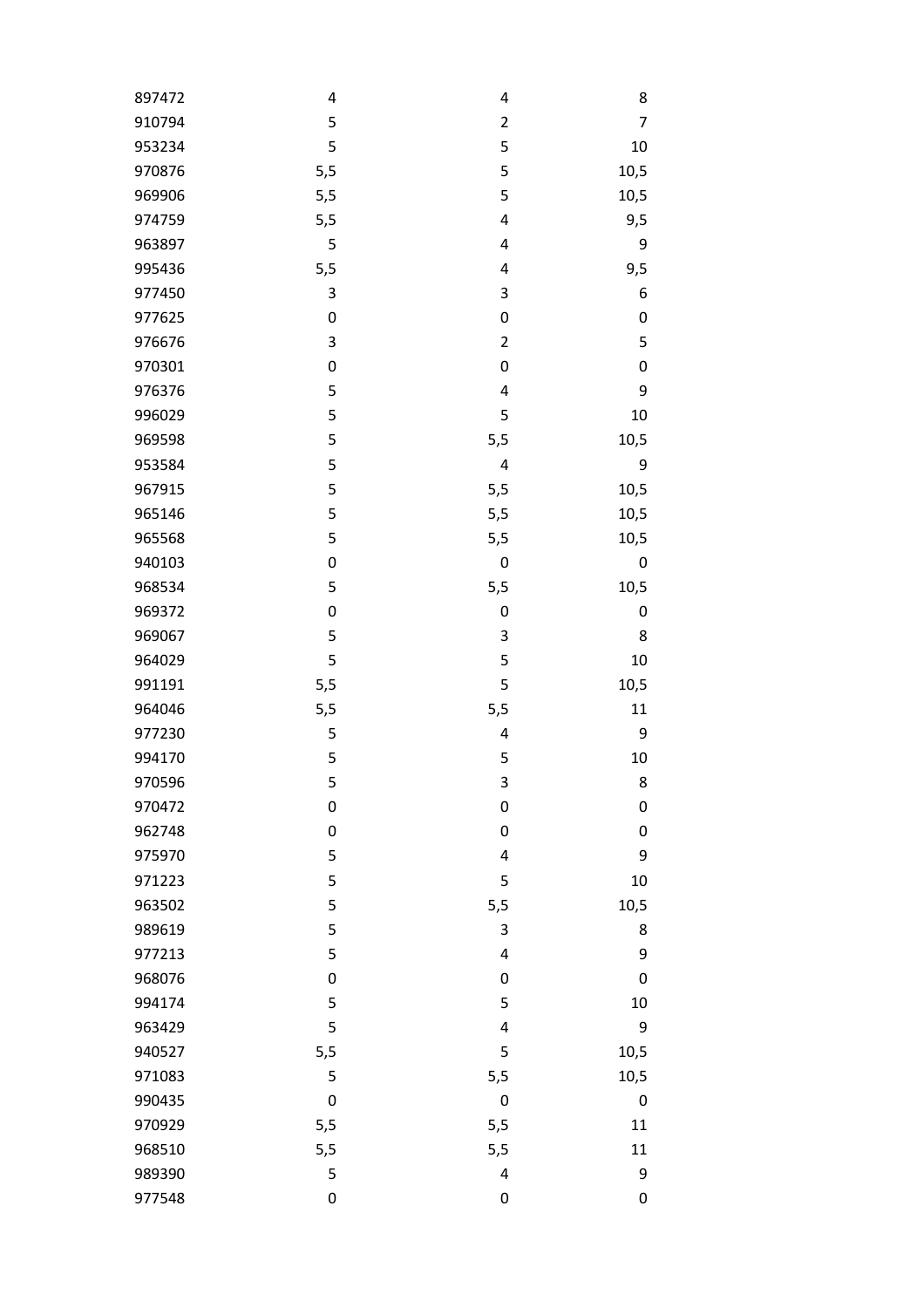| 995065 | 5                | 3                       | 8                |
|--------|------------------|-------------------------|------------------|
| 971458 | 5                | 3                       | 8                |
| 944293 | $\mathbf{1}$     | $\boldsymbol{0}$        | $\mathbf{1}$     |
| 975089 | 5,5              | 5                       | 10,5             |
| 975995 | 5                | $\overline{\mathbf{4}}$ | 9                |
| 971420 | $\boldsymbol{0}$ | $\mathbf 0$             | $\pmb{0}$        |
| 995067 | 5                | 5                       | 10               |
| 968483 | 5                | 5,5                     | 10,5             |
| 970639 | 5,5              | 4                       | 9,5              |
| 995873 | 5                | 5                       | 10               |
| 967517 | 5,5              | 5,5                     | 11               |
| 971012 | $\boldsymbol{0}$ | $\boldsymbol{0}$        | $\boldsymbol{0}$ |
| 968192 | $\boldsymbol{0}$ | $\boldsymbol{0}$        | $\pmb{0}$        |
| 994131 | 5                | 5                       | 10               |
| 967844 | 5                | 5,5                     | 10,5             |
| 968141 | 5                | 5                       | $10\,$           |
| 963367 | 5                | 5,5                     | 10,5             |
| 989439 | 5,5              | 5,5                     | 11               |
| 953282 | 5,5              | 5,5                     | 11               |
| 970487 | 3                | 3                       | 6                |
| 989461 | 4                | $\overline{2}$          | 6                |
| 994175 | 5                | 5                       | 10               |
| 951404 | $\boldsymbol{0}$ | $\boldsymbol{0}$        | $\boldsymbol{0}$ |
| 953320 | 4                | $\overline{\mathbf{4}}$ | 8                |
| 951314 | 4                | 3                       | 7                |
| 975145 | 5                | $\overline{\mathbf{4}}$ | 9                |
| 967724 | 5                | 5                       | 10               |
| 968165 | $\boldsymbol{0}$ | $\boldsymbol{0}$        | $\boldsymbol{0}$ |
| 989487 | 5                | 4                       | 9                |
| 968786 | 5,5              | 5                       | 10,5             |
| 989488 | 5                | 3                       | 8                |
| 964487 | 5                | 5,5                     | 10,5             |
| 991666 | 5                | 4                       | 9                |
| 962666 | 5,5              | 5,5                     | 11               |
| 969201 | 5                | 4                       | 9                |
| 970768 | $\boldsymbol{0}$ | $\boldsymbol{0}$        | 0                |
| 938629 | 4                | 3                       | 7                |
| 989637 | 5                | $\boldsymbol{0}$        | 5                |
| 967602 | 5,5              | 5                       | 10,5             |
| 995410 | 5                | 4                       | 9                |
| 963907 | 0                | $\boldsymbol{0}$        | 0                |
| 952363 | 5                | 3                       | 8                |
| 989493 | 5                | 4                       | 9                |
| 963884 | 5                | 3                       | 8                |
| 969524 | $\boldsymbol{0}$ | $\boldsymbol{0}$        | $\boldsymbol{0}$ |
| 965780 | 5,5              | 4                       | 9,5              |
|        |                  |                         |                  |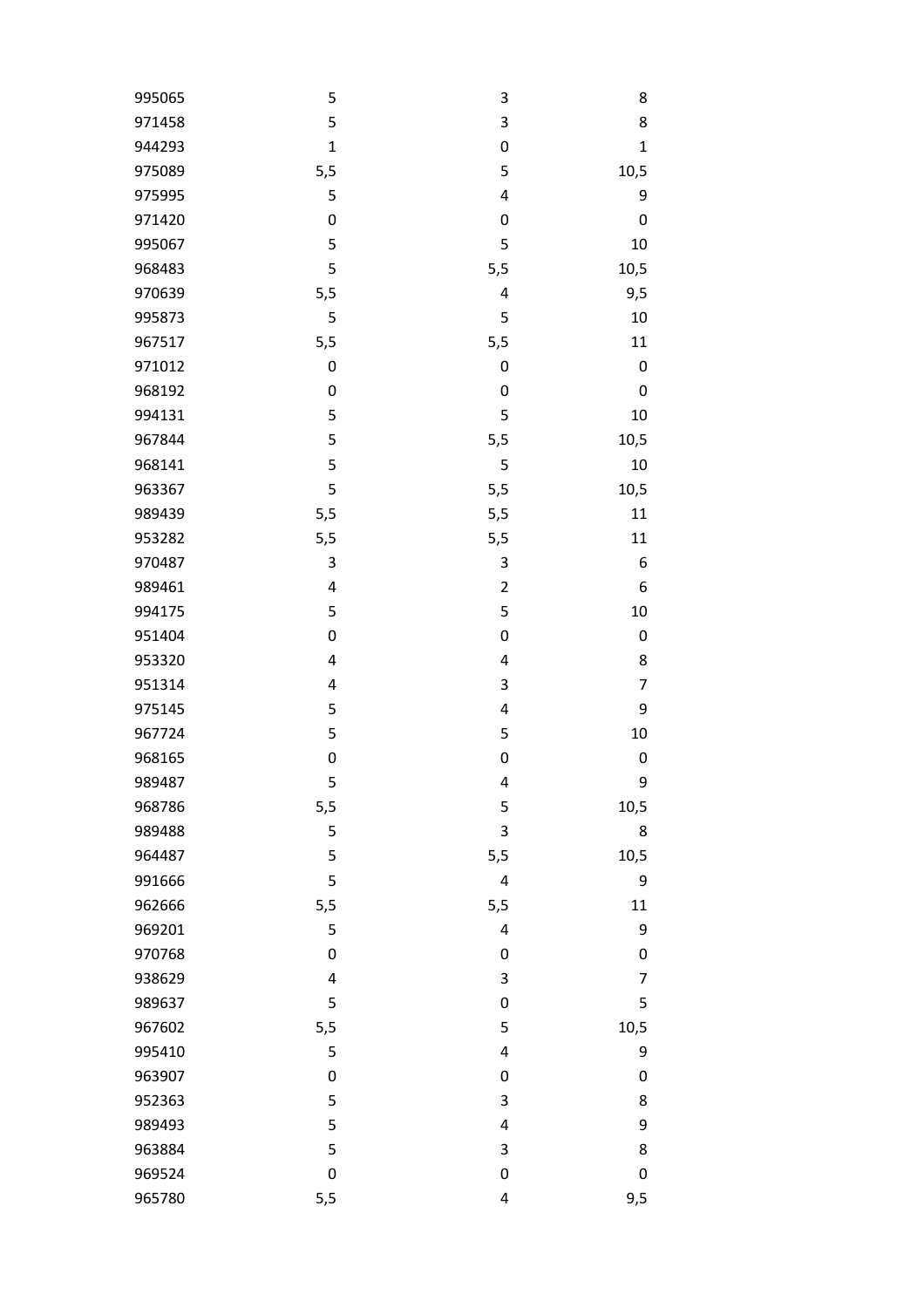| 5,5<br>968003<br>5,5<br>11<br>951757<br>5<br>5<br>10<br>5<br>$\overline{\mathbf{c}}$<br>964718<br>7<br>5<br>$\overline{2}$<br>976847<br>7<br>968593<br>$\boldsymbol{0}$<br>$\pmb{0}$<br>$\pmb{0}$<br>5<br>9<br>964400<br>$\overline{\mathbf{4}}$<br>5<br>968892<br>$\mathsf 3$<br>8<br>5<br>3<br>8<br>969645<br>971091<br>$\mathbf{1}$<br>$\boldsymbol{0}$<br>$\mathbf{1}$<br>968722<br>$\overline{\mathbf{4}}$<br>5,5<br>9,5<br>5<br>5<br>968100<br>10<br>974973<br>5<br>5<br>10<br>$\mathsf 3$<br>989502<br>4<br>7<br>5<br>$\overline{\mathbf{4}}$<br>994201<br>9<br>966532<br>5,5<br>$\overline{\mathbf{4}}$<br>9,5<br>5,5<br>989504<br>5<br>10,5<br>3<br>989356<br>5<br>8<br>968203<br>5,5<br>5,5<br>11<br>5,5<br>967291<br>5,5<br>11<br>970774<br>$\boldsymbol{0}$<br>$\pmb{0}$<br>$\mathbf 0$<br>962576<br>5,5<br>5,5<br>11<br>5<br>3<br>966357<br>8<br>5<br>965069<br>$\overline{4}$<br>9<br>975507<br>5,5<br>5,5<br>11<br>5,5<br>5,5<br>963529<br>11<br>978460<br>5,5<br>10,5<br>5<br>5<br>9<br>975872<br>4<br>995819<br>3<br>$\mathbf 1$<br>4<br>989650<br>5<br>5<br>10<br>990458<br>5,5<br>5,5<br>11<br>919725<br>$\boldsymbol{0}$<br>$\pmb{0}$<br>$\mathbf 0$<br>5<br>5<br>889295<br>10<br>975912<br>$\boldsymbol{0}$<br>$\boldsymbol{0}$<br>$\pmb{0}$<br>951571<br>3<br>$\mathsf 3$<br>6<br>5<br>9<br>976554<br>4<br>953124<br>$\boldsymbol{0}$<br>$\boldsymbol{0}$<br>$\mathbf 0$<br>971513<br>5<br>5<br>10<br>893075<br>$\mathbf 0$<br>$\boldsymbol{0}$<br>$\boldsymbol{0}$<br>953867<br>5,5<br>5,5<br>11<br>952910<br>5<br>5<br>10<br>969009<br>5<br>5<br>10<br>969028<br>5<br>5<br>10<br>5<br>5<br>969008<br>10<br>969001<br>5<br>10,5<br>5,5 | 968282 | 4 | 5 | 9 |
|---------------------------------------------------------------------------------------------------------------------------------------------------------------------------------------------------------------------------------------------------------------------------------------------------------------------------------------------------------------------------------------------------------------------------------------------------------------------------------------------------------------------------------------------------------------------------------------------------------------------------------------------------------------------------------------------------------------------------------------------------------------------------------------------------------------------------------------------------------------------------------------------------------------------------------------------------------------------------------------------------------------------------------------------------------------------------------------------------------------------------------------------------------------------------------------------------------------------------------------------------------------------------------------------------------------------------------------------------------------------------------------------------------------------------------------------------------------------------------------------------------------------------------------------------------------------------------------------------------------------------------------------------------------|--------|---|---|---|
|                                                                                                                                                                                                                                                                                                                                                                                                                                                                                                                                                                                                                                                                                                                                                                                                                                                                                                                                                                                                                                                                                                                                                                                                                                                                                                                                                                                                                                                                                                                                                                                                                                                               |        |   |   |   |
|                                                                                                                                                                                                                                                                                                                                                                                                                                                                                                                                                                                                                                                                                                                                                                                                                                                                                                                                                                                                                                                                                                                                                                                                                                                                                                                                                                                                                                                                                                                                                                                                                                                               |        |   |   |   |
|                                                                                                                                                                                                                                                                                                                                                                                                                                                                                                                                                                                                                                                                                                                                                                                                                                                                                                                                                                                                                                                                                                                                                                                                                                                                                                                                                                                                                                                                                                                                                                                                                                                               |        |   |   |   |
|                                                                                                                                                                                                                                                                                                                                                                                                                                                                                                                                                                                                                                                                                                                                                                                                                                                                                                                                                                                                                                                                                                                                                                                                                                                                                                                                                                                                                                                                                                                                                                                                                                                               |        |   |   |   |
|                                                                                                                                                                                                                                                                                                                                                                                                                                                                                                                                                                                                                                                                                                                                                                                                                                                                                                                                                                                                                                                                                                                                                                                                                                                                                                                                                                                                                                                                                                                                                                                                                                                               |        |   |   |   |
|                                                                                                                                                                                                                                                                                                                                                                                                                                                                                                                                                                                                                                                                                                                                                                                                                                                                                                                                                                                                                                                                                                                                                                                                                                                                                                                                                                                                                                                                                                                                                                                                                                                               |        |   |   |   |
|                                                                                                                                                                                                                                                                                                                                                                                                                                                                                                                                                                                                                                                                                                                                                                                                                                                                                                                                                                                                                                                                                                                                                                                                                                                                                                                                                                                                                                                                                                                                                                                                                                                               |        |   |   |   |
|                                                                                                                                                                                                                                                                                                                                                                                                                                                                                                                                                                                                                                                                                                                                                                                                                                                                                                                                                                                                                                                                                                                                                                                                                                                                                                                                                                                                                                                                                                                                                                                                                                                               |        |   |   |   |
|                                                                                                                                                                                                                                                                                                                                                                                                                                                                                                                                                                                                                                                                                                                                                                                                                                                                                                                                                                                                                                                                                                                                                                                                                                                                                                                                                                                                                                                                                                                                                                                                                                                               |        |   |   |   |
|                                                                                                                                                                                                                                                                                                                                                                                                                                                                                                                                                                                                                                                                                                                                                                                                                                                                                                                                                                                                                                                                                                                                                                                                                                                                                                                                                                                                                                                                                                                                                                                                                                                               |        |   |   |   |
|                                                                                                                                                                                                                                                                                                                                                                                                                                                                                                                                                                                                                                                                                                                                                                                                                                                                                                                                                                                                                                                                                                                                                                                                                                                                                                                                                                                                                                                                                                                                                                                                                                                               |        |   |   |   |
|                                                                                                                                                                                                                                                                                                                                                                                                                                                                                                                                                                                                                                                                                                                                                                                                                                                                                                                                                                                                                                                                                                                                                                                                                                                                                                                                                                                                                                                                                                                                                                                                                                                               |        |   |   |   |
|                                                                                                                                                                                                                                                                                                                                                                                                                                                                                                                                                                                                                                                                                                                                                                                                                                                                                                                                                                                                                                                                                                                                                                                                                                                                                                                                                                                                                                                                                                                                                                                                                                                               |        |   |   |   |
|                                                                                                                                                                                                                                                                                                                                                                                                                                                                                                                                                                                                                                                                                                                                                                                                                                                                                                                                                                                                                                                                                                                                                                                                                                                                                                                                                                                                                                                                                                                                                                                                                                                               |        |   |   |   |
|                                                                                                                                                                                                                                                                                                                                                                                                                                                                                                                                                                                                                                                                                                                                                                                                                                                                                                                                                                                                                                                                                                                                                                                                                                                                                                                                                                                                                                                                                                                                                                                                                                                               |        |   |   |   |
|                                                                                                                                                                                                                                                                                                                                                                                                                                                                                                                                                                                                                                                                                                                                                                                                                                                                                                                                                                                                                                                                                                                                                                                                                                                                                                                                                                                                                                                                                                                                                                                                                                                               |        |   |   |   |
|                                                                                                                                                                                                                                                                                                                                                                                                                                                                                                                                                                                                                                                                                                                                                                                                                                                                                                                                                                                                                                                                                                                                                                                                                                                                                                                                                                                                                                                                                                                                                                                                                                                               |        |   |   |   |
|                                                                                                                                                                                                                                                                                                                                                                                                                                                                                                                                                                                                                                                                                                                                                                                                                                                                                                                                                                                                                                                                                                                                                                                                                                                                                                                                                                                                                                                                                                                                                                                                                                                               |        |   |   |   |
|                                                                                                                                                                                                                                                                                                                                                                                                                                                                                                                                                                                                                                                                                                                                                                                                                                                                                                                                                                                                                                                                                                                                                                                                                                                                                                                                                                                                                                                                                                                                                                                                                                                               |        |   |   |   |
|                                                                                                                                                                                                                                                                                                                                                                                                                                                                                                                                                                                                                                                                                                                                                                                                                                                                                                                                                                                                                                                                                                                                                                                                                                                                                                                                                                                                                                                                                                                                                                                                                                                               |        |   |   |   |
|                                                                                                                                                                                                                                                                                                                                                                                                                                                                                                                                                                                                                                                                                                                                                                                                                                                                                                                                                                                                                                                                                                                                                                                                                                                                                                                                                                                                                                                                                                                                                                                                                                                               |        |   |   |   |
|                                                                                                                                                                                                                                                                                                                                                                                                                                                                                                                                                                                                                                                                                                                                                                                                                                                                                                                                                                                                                                                                                                                                                                                                                                                                                                                                                                                                                                                                                                                                                                                                                                                               |        |   |   |   |
|                                                                                                                                                                                                                                                                                                                                                                                                                                                                                                                                                                                                                                                                                                                                                                                                                                                                                                                                                                                                                                                                                                                                                                                                                                                                                                                                                                                                                                                                                                                                                                                                                                                               |        |   |   |   |
|                                                                                                                                                                                                                                                                                                                                                                                                                                                                                                                                                                                                                                                                                                                                                                                                                                                                                                                                                                                                                                                                                                                                                                                                                                                                                                                                                                                                                                                                                                                                                                                                                                                               |        |   |   |   |
|                                                                                                                                                                                                                                                                                                                                                                                                                                                                                                                                                                                                                                                                                                                                                                                                                                                                                                                                                                                                                                                                                                                                                                                                                                                                                                                                                                                                                                                                                                                                                                                                                                                               |        |   |   |   |
|                                                                                                                                                                                                                                                                                                                                                                                                                                                                                                                                                                                                                                                                                                                                                                                                                                                                                                                                                                                                                                                                                                                                                                                                                                                                                                                                                                                                                                                                                                                                                                                                                                                               |        |   |   |   |
|                                                                                                                                                                                                                                                                                                                                                                                                                                                                                                                                                                                                                                                                                                                                                                                                                                                                                                                                                                                                                                                                                                                                                                                                                                                                                                                                                                                                                                                                                                                                                                                                                                                               |        |   |   |   |
|                                                                                                                                                                                                                                                                                                                                                                                                                                                                                                                                                                                                                                                                                                                                                                                                                                                                                                                                                                                                                                                                                                                                                                                                                                                                                                                                                                                                                                                                                                                                                                                                                                                               |        |   |   |   |
|                                                                                                                                                                                                                                                                                                                                                                                                                                                                                                                                                                                                                                                                                                                                                                                                                                                                                                                                                                                                                                                                                                                                                                                                                                                                                                                                                                                                                                                                                                                                                                                                                                                               |        |   |   |   |
|                                                                                                                                                                                                                                                                                                                                                                                                                                                                                                                                                                                                                                                                                                                                                                                                                                                                                                                                                                                                                                                                                                                                                                                                                                                                                                                                                                                                                                                                                                                                                                                                                                                               |        |   |   |   |
|                                                                                                                                                                                                                                                                                                                                                                                                                                                                                                                                                                                                                                                                                                                                                                                                                                                                                                                                                                                                                                                                                                                                                                                                                                                                                                                                                                                                                                                                                                                                                                                                                                                               |        |   |   |   |
|                                                                                                                                                                                                                                                                                                                                                                                                                                                                                                                                                                                                                                                                                                                                                                                                                                                                                                                                                                                                                                                                                                                                                                                                                                                                                                                                                                                                                                                                                                                                                                                                                                                               |        |   |   |   |
|                                                                                                                                                                                                                                                                                                                                                                                                                                                                                                                                                                                                                                                                                                                                                                                                                                                                                                                                                                                                                                                                                                                                                                                                                                                                                                                                                                                                                                                                                                                                                                                                                                                               |        |   |   |   |
|                                                                                                                                                                                                                                                                                                                                                                                                                                                                                                                                                                                                                                                                                                                                                                                                                                                                                                                                                                                                                                                                                                                                                                                                                                                                                                                                                                                                                                                                                                                                                                                                                                                               |        |   |   |   |
|                                                                                                                                                                                                                                                                                                                                                                                                                                                                                                                                                                                                                                                                                                                                                                                                                                                                                                                                                                                                                                                                                                                                                                                                                                                                                                                                                                                                                                                                                                                                                                                                                                                               |        |   |   |   |
|                                                                                                                                                                                                                                                                                                                                                                                                                                                                                                                                                                                                                                                                                                                                                                                                                                                                                                                                                                                                                                                                                                                                                                                                                                                                                                                                                                                                                                                                                                                                                                                                                                                               |        |   |   |   |
|                                                                                                                                                                                                                                                                                                                                                                                                                                                                                                                                                                                                                                                                                                                                                                                                                                                                                                                                                                                                                                                                                                                                                                                                                                                                                                                                                                                                                                                                                                                                                                                                                                                               |        |   |   |   |
|                                                                                                                                                                                                                                                                                                                                                                                                                                                                                                                                                                                                                                                                                                                                                                                                                                                                                                                                                                                                                                                                                                                                                                                                                                                                                                                                                                                                                                                                                                                                                                                                                                                               |        |   |   |   |
|                                                                                                                                                                                                                                                                                                                                                                                                                                                                                                                                                                                                                                                                                                                                                                                                                                                                                                                                                                                                                                                                                                                                                                                                                                                                                                                                                                                                                                                                                                                                                                                                                                                               |        |   |   |   |
|                                                                                                                                                                                                                                                                                                                                                                                                                                                                                                                                                                                                                                                                                                                                                                                                                                                                                                                                                                                                                                                                                                                                                                                                                                                                                                                                                                                                                                                                                                                                                                                                                                                               |        |   |   |   |
|                                                                                                                                                                                                                                                                                                                                                                                                                                                                                                                                                                                                                                                                                                                                                                                                                                                                                                                                                                                                                                                                                                                                                                                                                                                                                                                                                                                                                                                                                                                                                                                                                                                               |        |   |   |   |
|                                                                                                                                                                                                                                                                                                                                                                                                                                                                                                                                                                                                                                                                                                                                                                                                                                                                                                                                                                                                                                                                                                                                                                                                                                                                                                                                                                                                                                                                                                                                                                                                                                                               |        |   |   |   |
|                                                                                                                                                                                                                                                                                                                                                                                                                                                                                                                                                                                                                                                                                                                                                                                                                                                                                                                                                                                                                                                                                                                                                                                                                                                                                                                                                                                                                                                                                                                                                                                                                                                               |        |   |   |   |
|                                                                                                                                                                                                                                                                                                                                                                                                                                                                                                                                                                                                                                                                                                                                                                                                                                                                                                                                                                                                                                                                                                                                                                                                                                                                                                                                                                                                                                                                                                                                                                                                                                                               |        |   |   |   |
| 968984<br>5,5<br>10,5<br>5                                                                                                                                                                                                                                                                                                                                                                                                                                                                                                                                                                                                                                                                                                                                                                                                                                                                                                                                                                                                                                                                                                                                                                                                                                                                                                                                                                                                                                                                                                                                                                                                                                    |        |   |   |   |